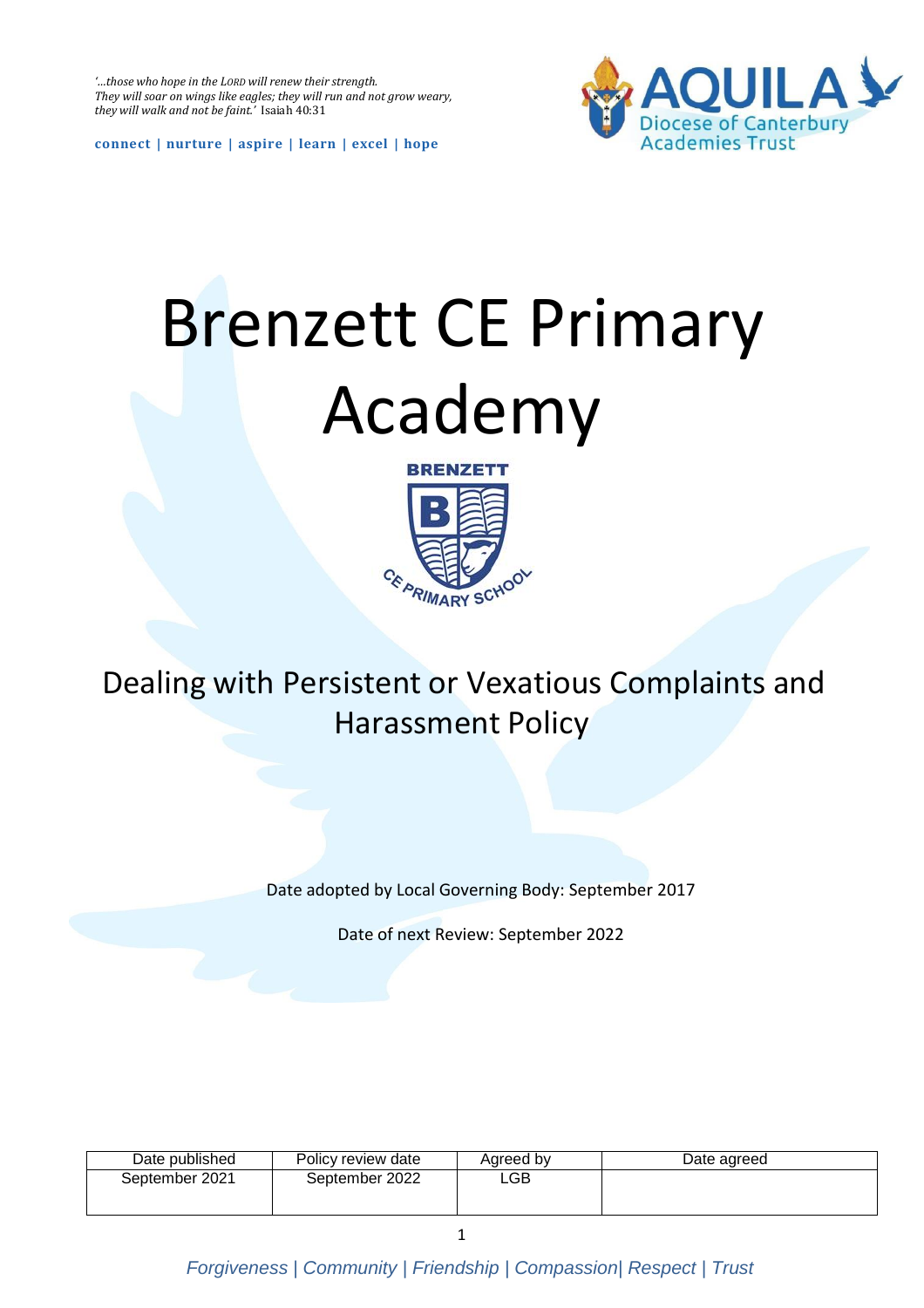## **POLICY FOR DEALING WITH PERSISTENT OR VEXATIOUS COMPLAINTS AND HARASSMENT**

## **INTRODUCTION**

The Head Teacher/ Head of school and staff deal with specific complaints as part of their day-to-daymanagement of the school in accordance with the **School's Complaints Procedure.**

The majority of complaints are handled in an informal manner and are resolved quickly, sensitively and to the satisfaction of the complainant. The school is extremely committed to developing positive working partnerships with all members of the school community and welcomes the opportunity to address and resolve issues that we have not got right. However, there are rare occasions when complainants behave in an unreasonable manner when raising and/or pursuing concerns. The consequences are that the actions of the complainants begin to impact negatively on the day-to-day running of the school and directly or indirectly the overall well-being of the children or staff in the school. In these exceptional circumstances the school may take action in accordance with this policy.

## **AIMS OF POLICY**

The aims of this policy are to:

- Uphold the standards of courtesy and reasonableness that should characterise all communication between the school and persons who wish to express a concern or pursue a complaint.
- Support the well-being of children, all staff and everyone else who has legitimate interest in the work of the school, including governors and parents.
- Deal fairly, honestly, openly and transparently with those who make persistent or vexatious or persistent complaints while ensuring that other stakeholders suffer no detriment.

#### **SCOPE OF THE POLICY**

This document can be used as a stand-alone policy in school (for any complaints from the public) but should also be included within all staff and parents' complaints procedures.

#### . **THE SCHOOL'S EXPECTATIONS OF ALL MEMBERS OF THE SCHOOL COMMUNITY**

The school can expect members of the school community who wish to raise problems with the school to:

- a) Treat all school staff with courtesy and respect.
- b) Respect the needs and well-being of pupils and staff in the school;
- c) Avoid any use, or threatened use, of violence to people or property;
- d) Avoid any aggression or verbal abuse;

e) Recognise the time constraints under which members of staff and governors in schools work and allow the school a reasonable time to respond.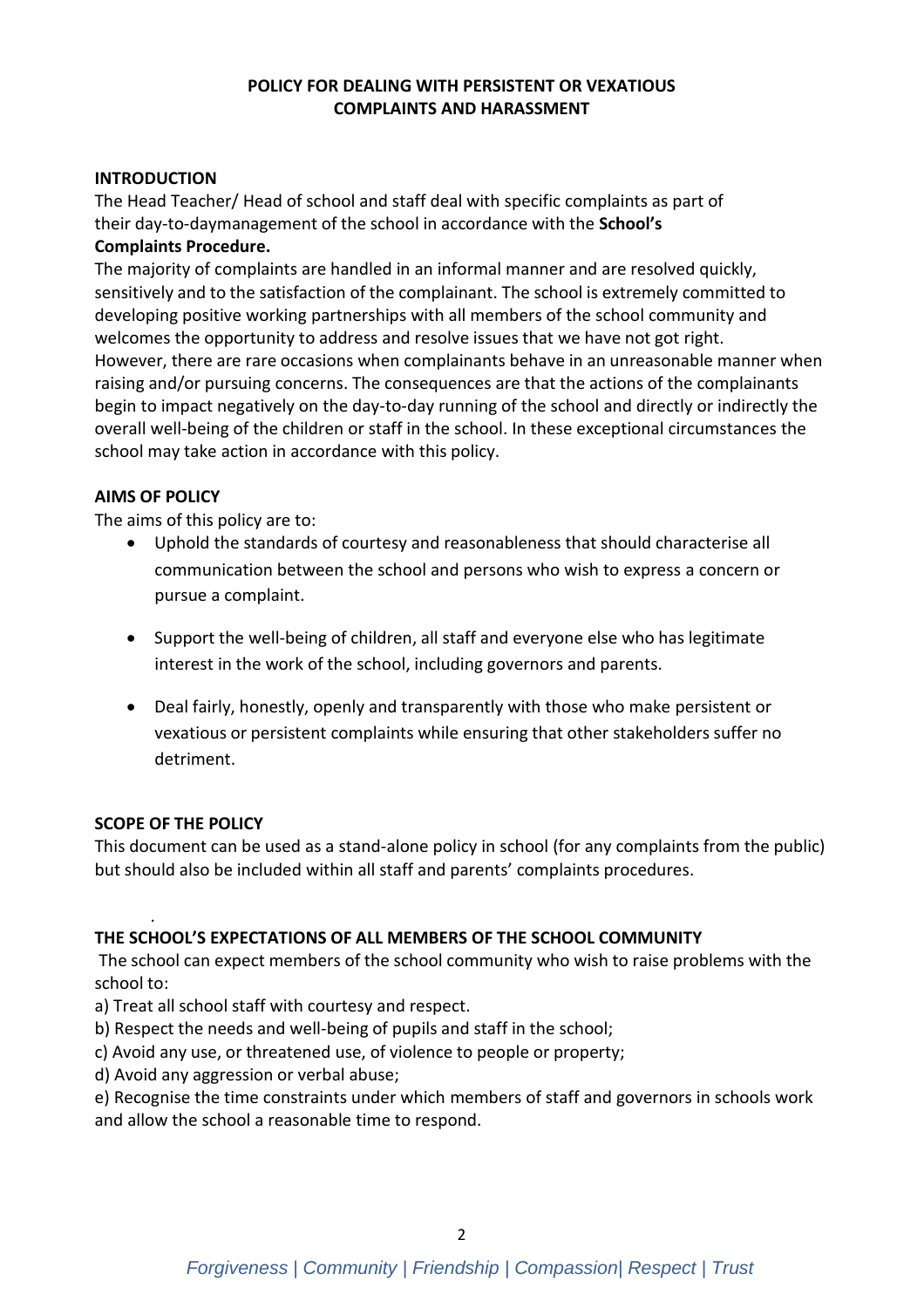f) Recognise that resolving a specific problem can sometimes take some time; g) (In the case of a complaint) Follow the School's Complaints Procedure or (if a member of staff) the appropriate internal staff procedure.

# **4. WHAT CONSTITUTES A PERSISTENT COMPLAINT?**

For the purpose of this policy, a persistent complainant is someone who habitually complains about issues, either formally or informally, or frequently raises issues that the complainant considers to be within the remit of the school, and whose behaviour is unreasonable.

## **5. WHAT IS A VEXATIOUS COMPLAINT?**

The term vexatious is recognised in law and means '*denoting an action or the bringer of an action that is brought without sufficient grounds for winning, purely to cause annoyance to the defendant'*. The term is used in this policy to clarify that we are attempting to deal with persons who seek to be disruptive, or whose requests cause disproportionate difficulties to the resolution efforts of the school staff and governors, by pursuing an unreasonable course of conduct.

## **6. WHAT IS HARASSMENT?**

Under the Protection from Harassment Act 1997: *"A person must not pursue a course of conduct (a) Which amounts to harassment of another, and (b) Which he knows or ought to know amounts to harassment of the other.*

For the purpose of this policy, harassment is categorised as behaviour that is unwelcome, unwarranted and causes a detrimental effect.

#### **7. EXAMPLES**

Persistent and/or vexatious behaviour may be characterised by the following (not an exhaustive list):

a) Actions which are obsessive, persistent, harassing, prolific, repetitious.

b) Prolific correspondence or excessive e-mail or telephone contact about a concern or complaint.

c) Uses Freedom of Information requests excessively and unreasonably.

d) An insistence upon pursuing unsubstantial complaints and/or unrealistic or unreasonable outcomes;

e) An insistence upon pursuing complaints in an unreasonable manner.

f) An insistence on only dealing with the Head Teacher on all occasions irrespective of the issue and the level of delegation in the school to deal with such matters;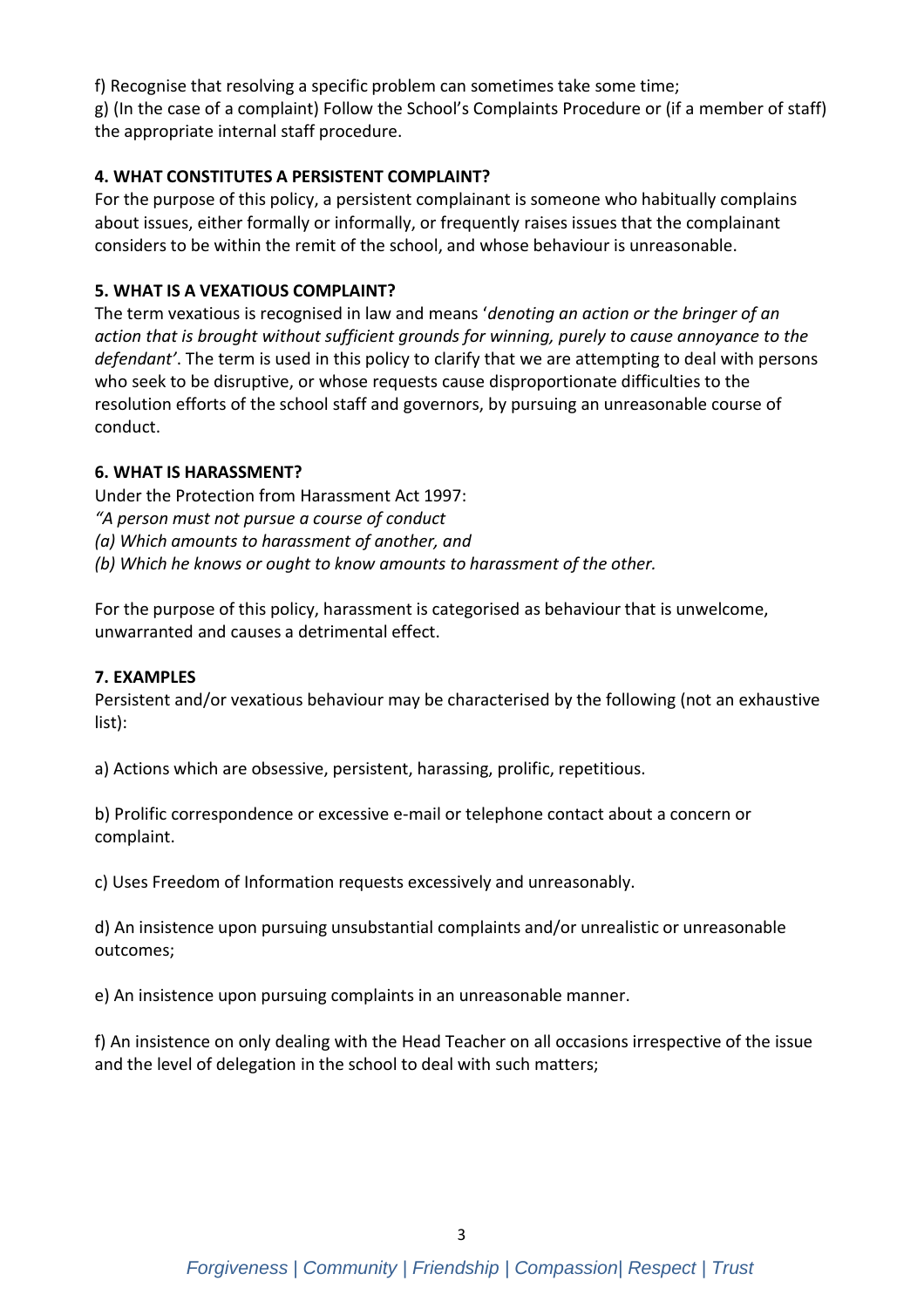g) An insistence upon repeatedly pursuing a complaint when the outcome is not satisfactory to the complainant but cannot be changed, for example, if the desired outcome is beyond the remit of the school because it is unlawful.

h) Making what appears to be groundless complaints about staff dealing with the complaint and seeking to have them replaced.

i) Abusive or threatening behaviour or language towards school staff.

j) Failing to specify grounds of the complaint, despite offers of assistance from the school.

For the purpose of this policy, harassment is the unreasonable pursuit of such actions as in (a) to (j) above in such a way that they:

a) Appear to be targeted over a significant period of time on one or more members of school staff and/or

b) Cause ongoing distress to individual member(s) of school staff and/or

c) Have a significant adverse effect on the whole/parts of the school community and/or

d) Are pursued in a manner which can be perceived as intimidating and oppressive by the recipient. This could include situations where persistent demands and criticisms, whilst not particularly taxing or serious when viewed in isolation, have a cumulative effect over time of undermining confidence, well-being and health.

# **8. THE SCHOOL'S ACTIONS IN CASES OF PERSISTENT OR VEXATIOUS COMPLAINTS**

In the first instance the school will inform the complainant (in writing) that his / her behaviour is considered to be becoming unreasonable / unacceptable and if it is not modified, action may be taken in accordance with this policy. If the behaviour is not modified, the school will take some or all of the following actions as necessary, having regard to the nature of the complainant's behaviour and the effect of this on the school community.

a) Inform the complainant in writing that his/her behaviour is now considered by the school to be unreasonable/unacceptable and therefore, to fall under the terms of this policy.

b) Inform the complainant that all meetings with a member of staff will be conducted with a second person present and that notes of meetings may be taken in the interests of all parties.

c) Inform the complainant that except in emergencies, all routine communication with the complainant to the school should be in writing only.

d) (In the case of physical or verbal aggression), take advice from HR / Legal Services (services purchased by the Governing Body) and consider warning the complainant about being banned from the school site; or proceed straight to a temporary ban.